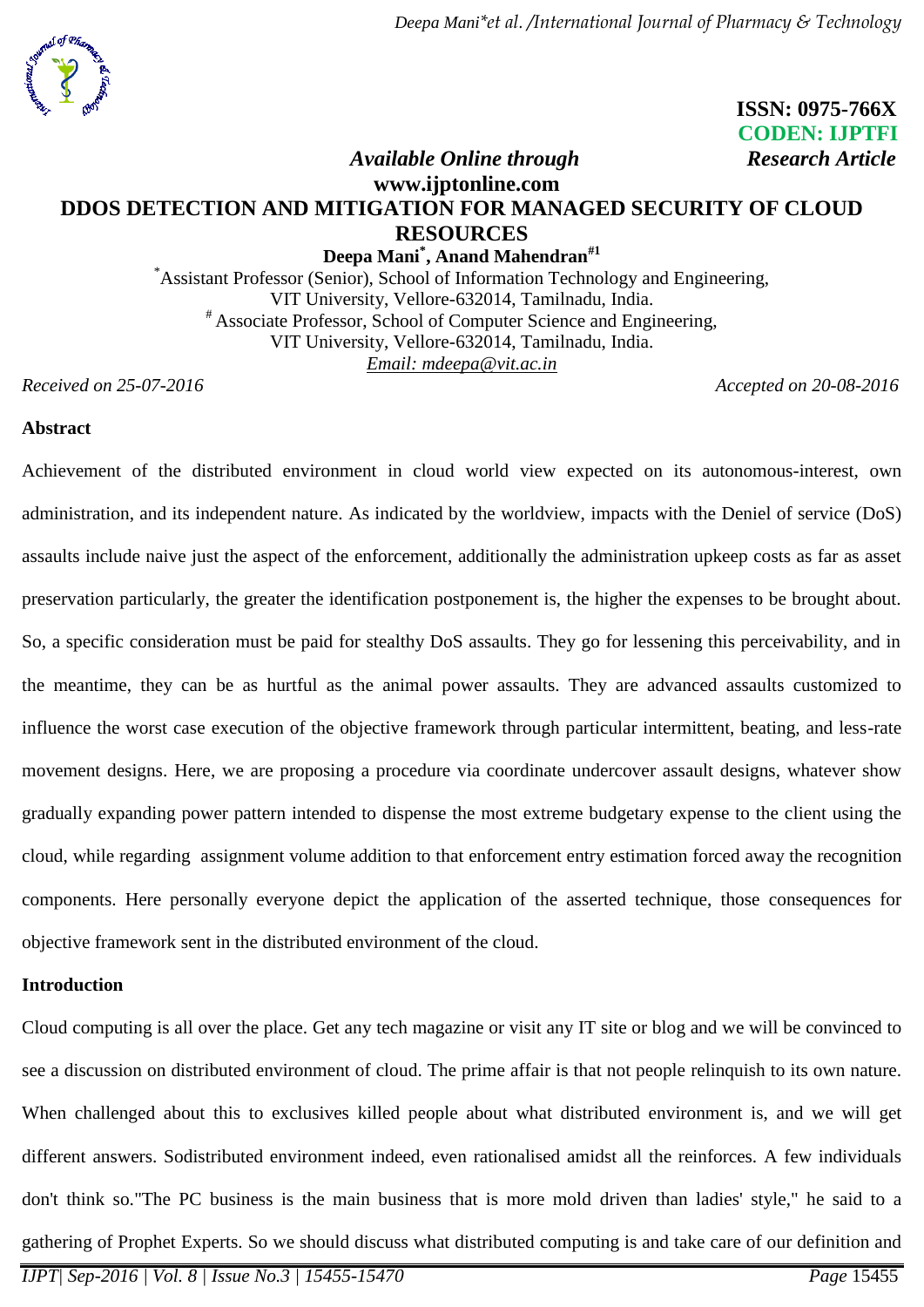comprehension of this execution. In the maximum direct terms, distributed computing infers confinement, recovering data and undertakings over the internet as opposed to your system's hard disk. The distributed environment is ethically a purposeful anecdote for the internet. It performs an inversion to the seasons of flow sheets and propositions that will address the colossal server-farm base from internet as just a enlarged, distributed cloud, enduring affiliations and allocating away the information since it floats.

Whenever you are stocking your image svia internet as opposed to on your home system, or use electronic mail or a comprehensive interpersonal correspondence website page, you are using a "circulated figuring" organization. If you are an affiliation, and you have to use, for occasion, a web account organization rather than overhauling the in-house one you have been using for quite a while, that web invoicing organization is a "dispersed registering" organization. Dispersed registering insinuates the transport of preparing resources over the Web. As opposed to keeping data in solitude hard drive or overhauling applications for your necessities, you use an organization over the Web, at another region, to stock your information or use its applications. Doing all things considered may offer rising to certain surveillance recommendations. What distributed environment is nothing related to your hard disk. When you stock data on or execute code from the hard disk, that is called close-by limit and preparing. Now what wedemand is objectively related to you, whereas it suggests obtaining to the data is speedy and basic, for that one PC, or others on the close-by framework. losing off the hard disk is the methods through where the eratreated for an extensive time allotment; some would battle's despite everything it superior to anything distributed computing.

The distributed environment is additionally no more holding a committed system appended capacity equipment or server in home. Putting away information at house or at business area will not grant ustilizing the distributed environment. Hence to be "distributed computing," weshould obtain the data or fewtasks over the internet, they have that type of dataintegrated with alternative details over the internet. In a major criteria, we may recognize totally to consider about for what is on the another oblique of the association. The concluding reaction is homogeneus: with a connected club, distributed computing should be available anywhere. We're discussing distributed computing since it properties singular shoppers—who stay at home and use the internet all the time. Here it is a totally diverse "cloud" with regards to outsourceful. Some organizations execute Software as-a service (SaaS), where the outsources prefers to the operation it utilizes to the internet. Similarly platform as-a service(PaaS), where a business can make its own particular custom applications for use by all in the organization. Also, keep in mind the powerful infrastructure as-a service (IaaS).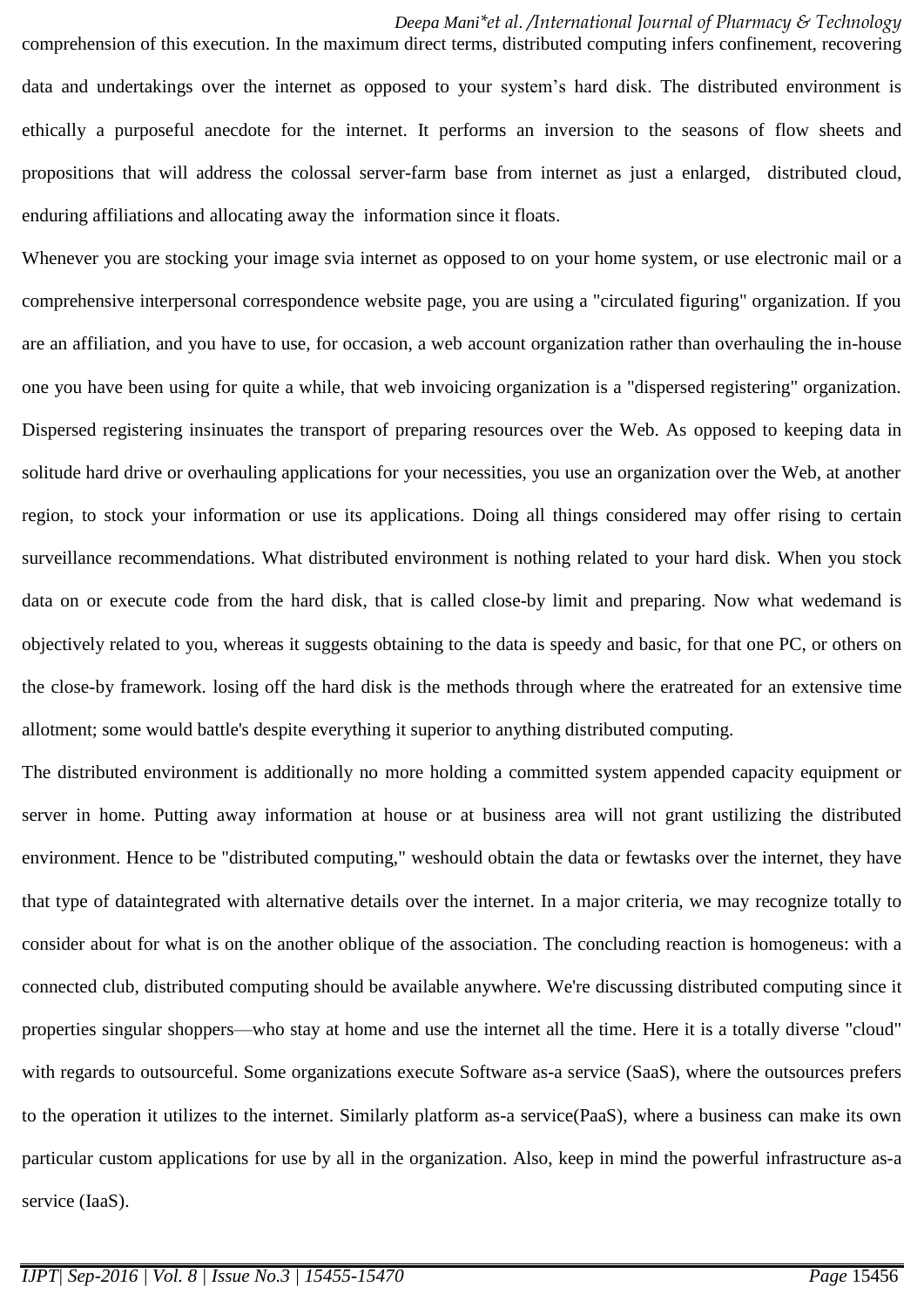*Deepa Mani\*et al. /International Journal of Pharmacy & Technology*  The channels in the neighbourhood processing with the distributed environment infrequently become extremely foggy. So on the grounds that the cloud is a piece of data in recent times. So without much of stretch have a close programming which utilizes the distributed environment to the scope of the process.

So, Microsoft additionally offers an arrangement of Web applications, now called Office On the web, that are onlinejust forms of Word, Exceed expectations, PowerPoint, and OneNote got to by means of the internet source beyond introducing all. Also means a form of distributed computing Organisations are interested in cloud computing because they can essentially lessen the expense and unpredictability of controlling and engaged with the systems. Cloud environments will regularly twisting and adherent to employ, and substitutes can offer proper environment regarding this arrangement of the periodic assessment.



### **Characteristics of Cloud Computing**

The constitutions of distributed environment consolidate with its autonomous interest own enforcement, broader system design, credit blending, immense adaptability and consistent enforcement. Autonomous enforcement intends the customers who ask for and command for their self projects. The broader mechanism approaches enforcements which are advertised over the internet. Credit blending intends the customers to obtain the credit from integrated set of processes that are loaded in the main memory.

### **Identity Access Management (IAM):**

Identity access management (IAM) is a structure for the outsourcing forms that supports the voltaic style enforcement. The organization consolidates the variation which is expected to strengthen the sense of enforcement. IAM deviation can be used to capture and monitor customer natures and their relevant approaches in a automated style. This ensures connection profits are handed over by elucidation of strategy reasonably accepted, endorsed and examined. Inadequately managing IAM conducting may allow immediate enforcement rebelliousness for the risk in the spirit getting abused.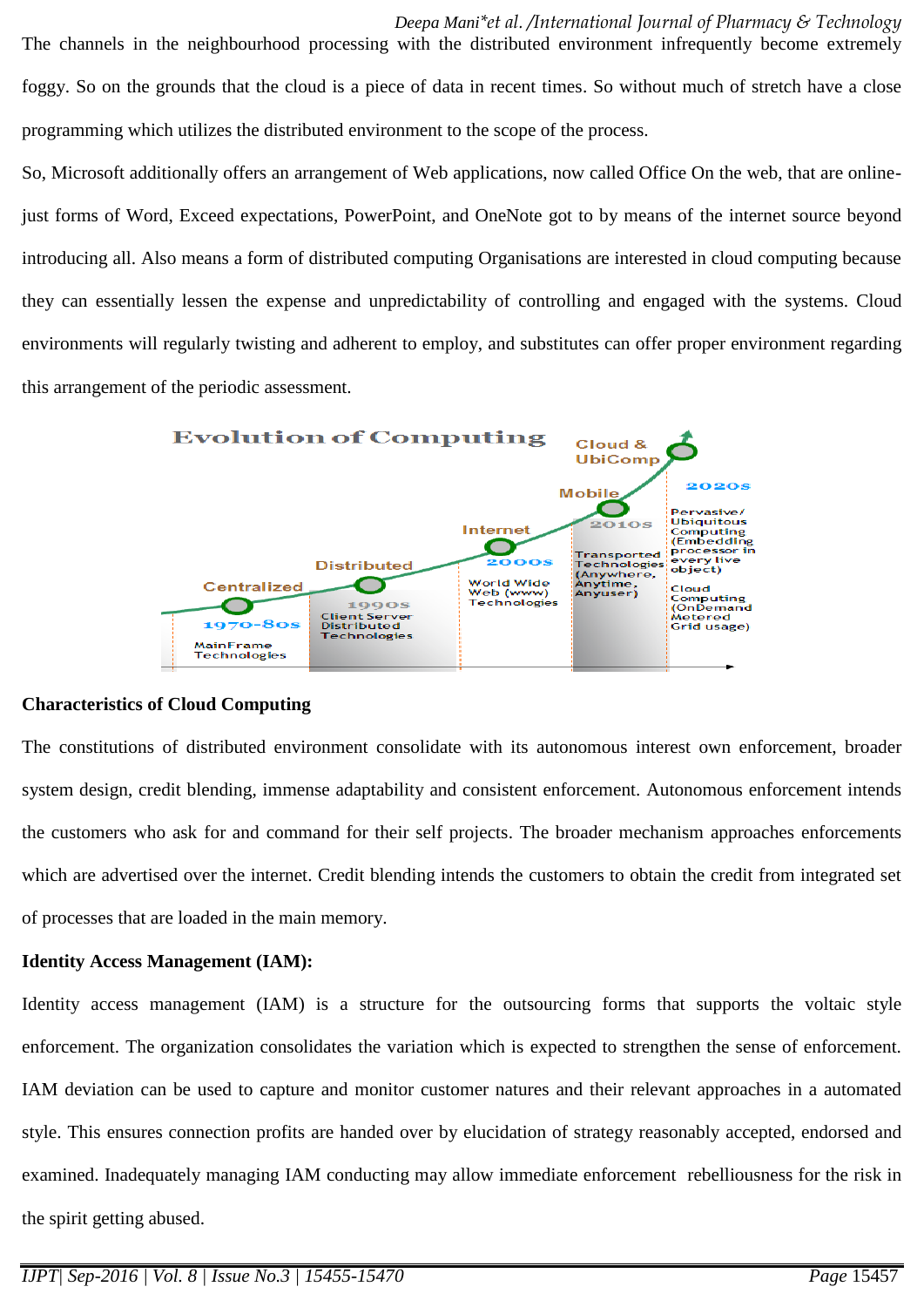#### **Service Models**

The appropriated figuring organization models are programming as an administration (SaaS), Platform as an administration (PaaS) and Infrastructure as an administration (IaaS). In a product as an administration model,it is a already done moedel, close by any required programming, working structure, hardware, and framework are given. In PaaS, a working structure, hardware, and framework are given, and the customer presents or develops their self specificcoding and tehniques. The IaaS model gives just the gear and framework; the customer presents or develops its own specific working structures, codings and techniques.

#### **Deployment Models of Cloud Services**

Distributed environmental organizations were normally made open by method for a confidential cloud, group cloud, open cloud or mixture cloud. When in doubt, organizations gave by an open cloud are offered over the internet and are guaranteed and supervised by a cloud provider. A couple tests consolidate organizations has gone for the general populace, for instance, web photo stockpiling organizations, mailing organizations, or comprehensive relation between the correspondence destinations. Regardless, organizations for endeavour scan in like manner be offered in an open cloud. In a confidential cloud, the cloud abjects are employed solely for a specific affiliation, and is directed by the affiliation or an outcast. In a group cloud, the organization is divided by a couple of affiliations and made open just to those social affairs. The establishment may be guaranteed and worked by the affiliations or by a cloud organization provider. A mixed cloud is a mix of different procedures for resource crediting.

### **Challenges of Cloud Computing**

### **1. Security & Privacy**

Security is an extraordinary sympathy toward CIOs while moving their information to the cloud. In spite of the fact that security in the cloud is by and large dependable and capable, CIOs need to realize that the cloud supplier they worked with has a completely secure cloud environment. A settled distributed computing seller will guarantee they have the most recent modern security frameworks set up to guard against dangers

### **2. Service Quality**

Service quality is a monotonous isolation between many huge volatile resources that organizations incur within the sole property of the system. Regularly organizations think according to a late review 43% of IT chiefs are wanting to put more into distributed computing this year. CIOs need affirmation that the organization's information will be secure and accessible, and the administration dependable at all times. Guaranteeing greatest upkeep of the administration is central for the productivity and maintainability of the business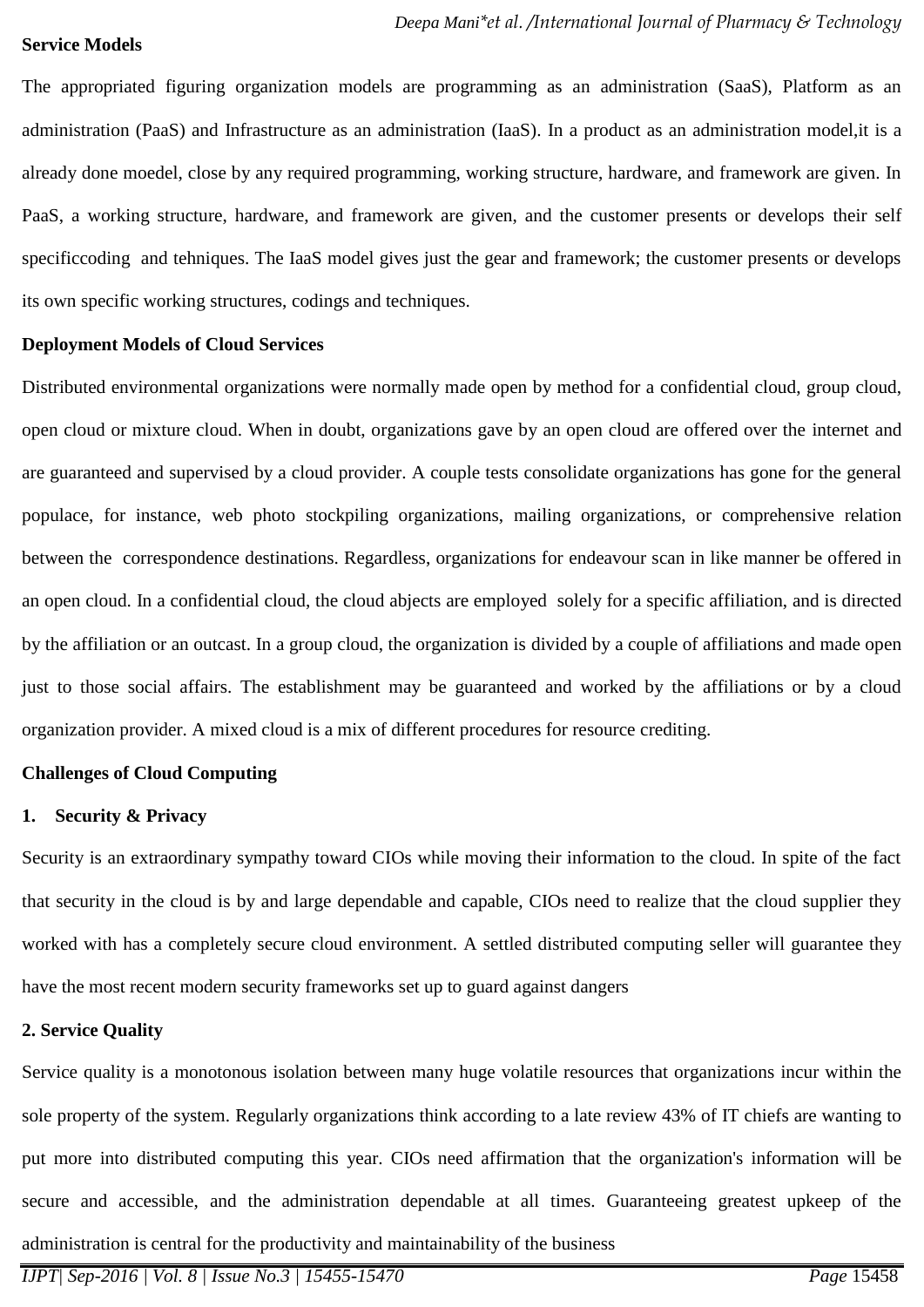#### **3. Downtime & Accessibility**

Service quality doesn't need to be traded off when your information is in the cloud. Getting to your information when you require it is an essential necessity from numerous associations. The test with the cloud is that the information is gotten to by means of a web association as opposed to a neighbourhood association. So when the system or web association is down, it additionally implies that cloud administrations are likewise down; in this manner information can't be accessed. Performance of the cloud base can be influenced by the heap, environment and number of clients. Guaranteeing that your cloud framework is flexible to blackouts is fundamental. Whilst it is practically difficult to moderate all server blackouts, a respectable supplier will have hearty versatility measures set up to secure your information.

#### **4. Access to Data**

Cloud-based servers don't generally have the best or fitting client administration emotionally supportive networks. CIOs regularly express their worries around information possession and losing control of their information when moving to the cloud, yet this shouldn't be an issue. Selecting where and how your information is put away is an essential component inside the basic leadership process. Combination is an issue for some associations. Guaranteeing that the greater part of the applications can consistently coordinate with each other is likewise a typical test.

### **5. Transition to the Cloud**

Numerous cloud appropriation difficulties are obscure because of the way that cloud innovation is still in its relative earliest stages. CIOs are tested settling on the most ideal approach to move to the cloud and finding a cloud arrangement that meets the points of the organizations, whilst enhancing efficiencies. Despite the fact that transitioning to the cloud is a perplexing and included procedure, there isn't one course to achievement. CIOs must guarantee that the proposed arrangement compliments their plan of action. There are different ways organizations can move to the cloud. Whether it's by means of private, open or cross breed advancements, distinguishing the right administration model for your business is a key step.

### **Design of the system**

#### **Intrusion detection system**

An intrusion detection system (IDS) is a sort of preservation encoding technique that is expected to subsequently prepared chiefs when a person or whoever is endeavouring to exchange off information structure via threatening activities or through surveillance approach encroachment. An IDS accumulatesby checking system development via investigating suspectability in the structure, whereas uprightness with records in driving a examination of case in light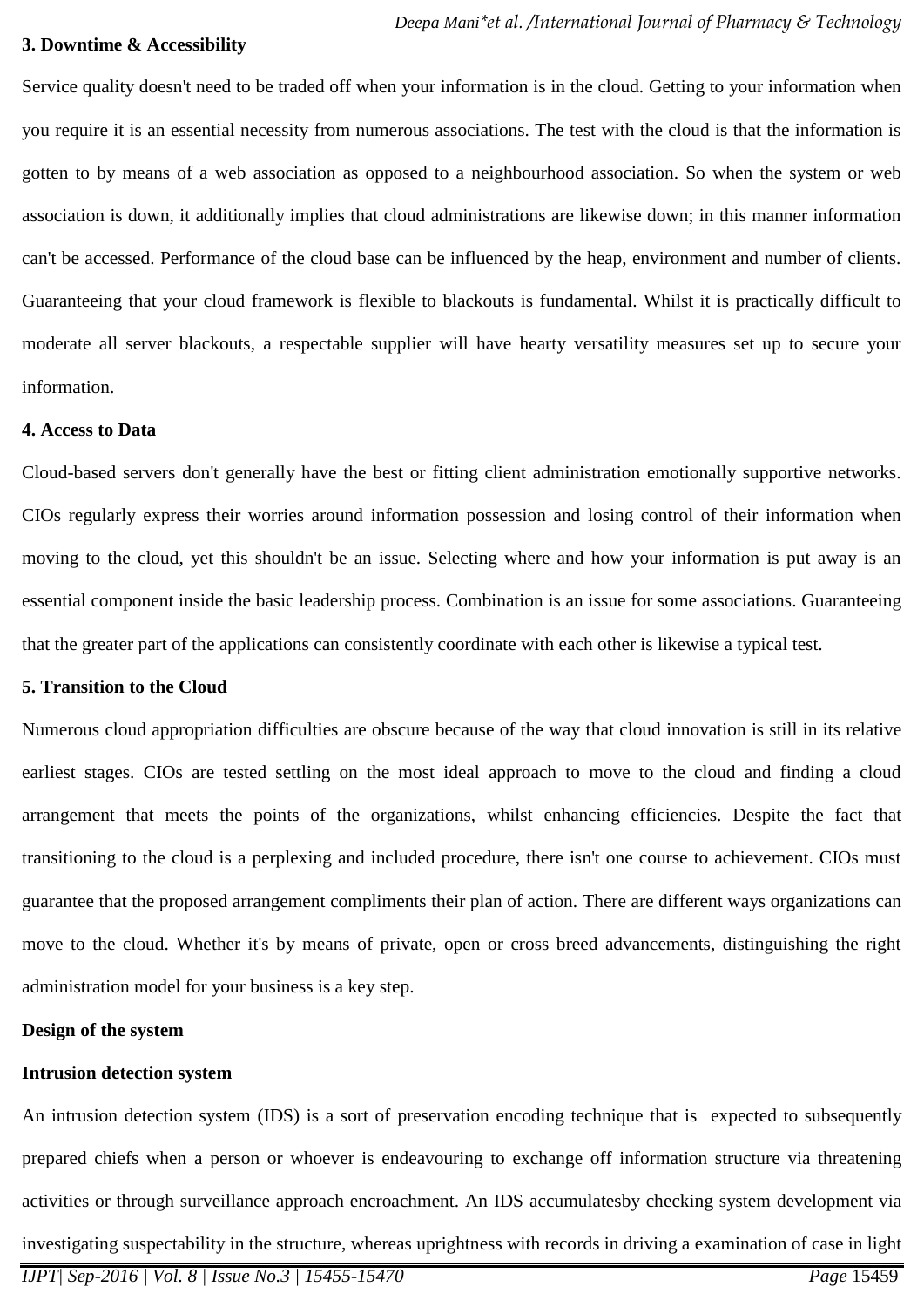*Deepa Mani\*et al. /International Journal of Pharmacy & Technology*  of certainly common assaults. moreover hence explains over the web to chase off any of the latest risks which will achieve a eventual attack.

An IDS should be used for recognizing perils and things being what they are is thrown away on the framework structure, inferring therefore it is not a certifiable persistent coherence path via the dealer and beneficiary of information. On the other hand perhaps, IDS game plans will routinely misuse to explore a copy of the inline development branch.

#### **Analysis Engines of Intrusion Detection Systems**

There are 3types of analysis engines available commercially:

- Designation/Event -based Analysis
- Analytical Analysis
- Flexible Systems

### **Designation Orevent Based Analysis**

The occasion, or mark based, frameworks work much like the counter infection programming with which a great many people are well known. The merchant creates a rundown of examples whereas regards a characteristic in the assault; the intrusion system simply filters threats from this earth. system will next process via obtaining a client characterized activity, cautioning, or creating an extra chunk activity. This system is widely recognized sort in the interruption location framework.

### **Analytical Analysis**

Analytical analysis framework constructs factual models of the earth, for example,

A telnet period's actual radius, hereby searches for fluctuations with "typical". then more than a long time of research by the government, few items were simply starting for fusing with the innovation towards attractive items.

### **Flexible Systems**

The adaptive systems frameworks begin with summed up guidelines for the earth, then learn, or adjust to, neighbourhood conditions that would some way or another be strange. After the underlying learning period, the framework sees how individuals collaborate with the earth, and after that caution administrators about irregular exercises.

There is a lot of dynamic research here. You ought to remember the system will slip a few sorts with doubtful action and flag cautions. So hence associations should possess a solid manual methods which connects the system to assess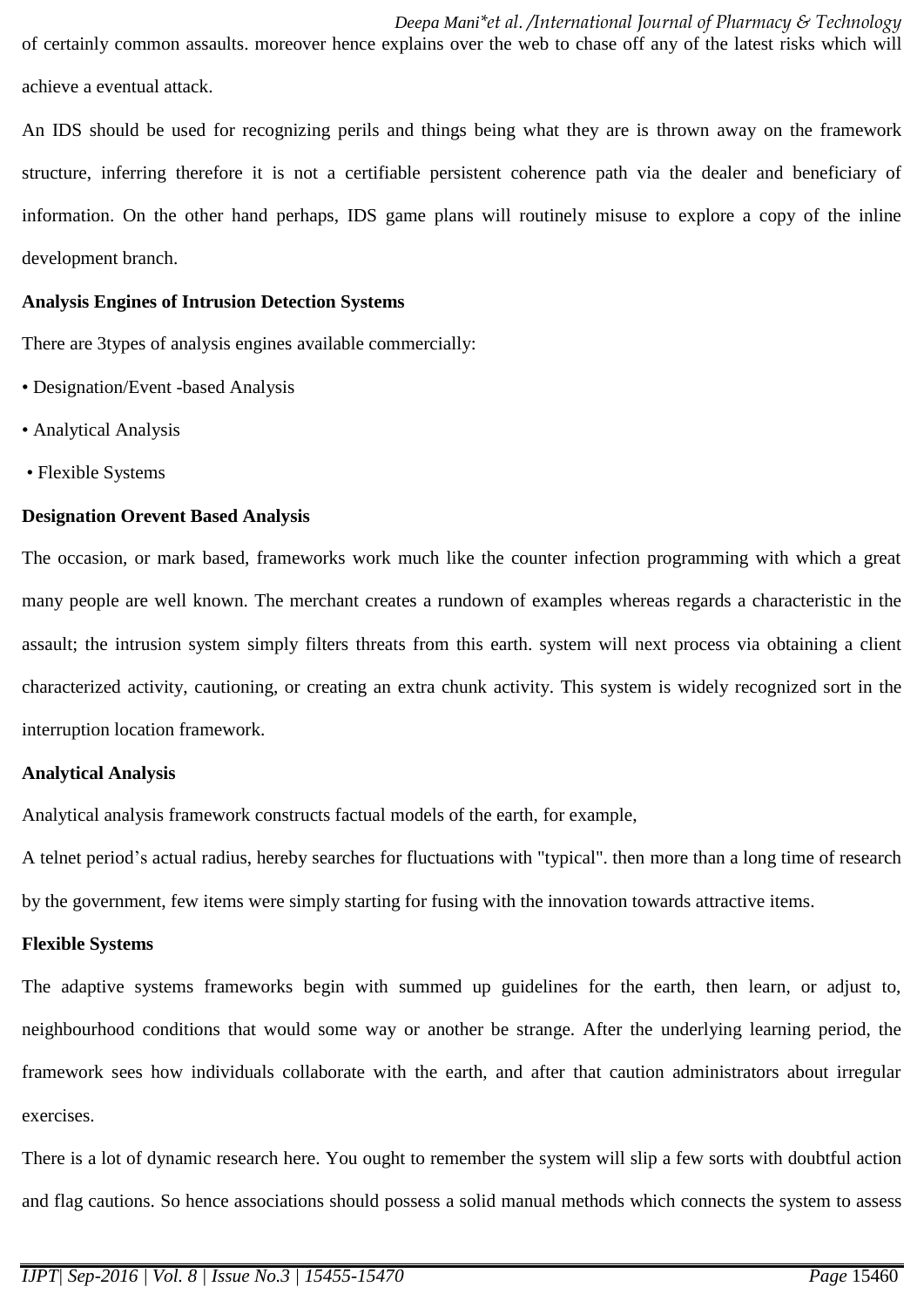working ambience. system knowledge of many interruption location Frameworks were as yet developing, however momentum exploration is attempting to enhance this.

#### **Network IDS**

The system IDS for the most part has two intelligent segments: first the examination and second the administration locality. The examining mounts on a system section, checking them for any cautious activity. here administration locality gets cautions against the examining area and alerts an administrator. They are normally devoted frameworks which already present just to screen the system. This holds a system model in indiscriminate channel, whereas it implies get system activity, only which is bound with its IP location, and it capture acquiring system activity for investigation.

#### **Strengths**

The system interruption location frameworks can identify a portion of the assaults that utilization the system. They are useful for identifying access without power or a few sorts of entry in overabundance with power this systembased IDS need notcrave alteration in generation of manager. favourable position since creation servers regularly have close working resiliences for CPU, I/O, and circle limit; introducing extra programming may surpass the frameworks limits.

The IDS is not on a critcal way for any creation administrations or procedures in light of the fact that a system based IDS does not go about as a switch or other basic gadget. Framework disappointment does not significantly affect the outsourcing.

An added advantage in prone with experience minimum contention beyond many individuals inside the association; the danger with preplanned basic procedures is less in this entity framework than with a host framework. these frameworks have a tendency to be more independent than host-based frameworks. They keep running on a devoted framework that is easy to introduce; simply unpack the gadget, do some therapeutic setup, and attachment it into your system in an area that licenses it to screen delicate activity.

### **Weakness**

A system based IDS, then again, just inspects system movement on the section to which it is straightforwardly associated, yet it can't recognize an assault that goes through a diverse system portion. This issue 'confined sight' especially regional in an exchanged local area network- locality.

The issue might need that any association buy numerous nodes keeping in mind the end goal to meet their system scope objectives. Since every sensor costs cash, expansive scope with system IDS sensors can turn out to be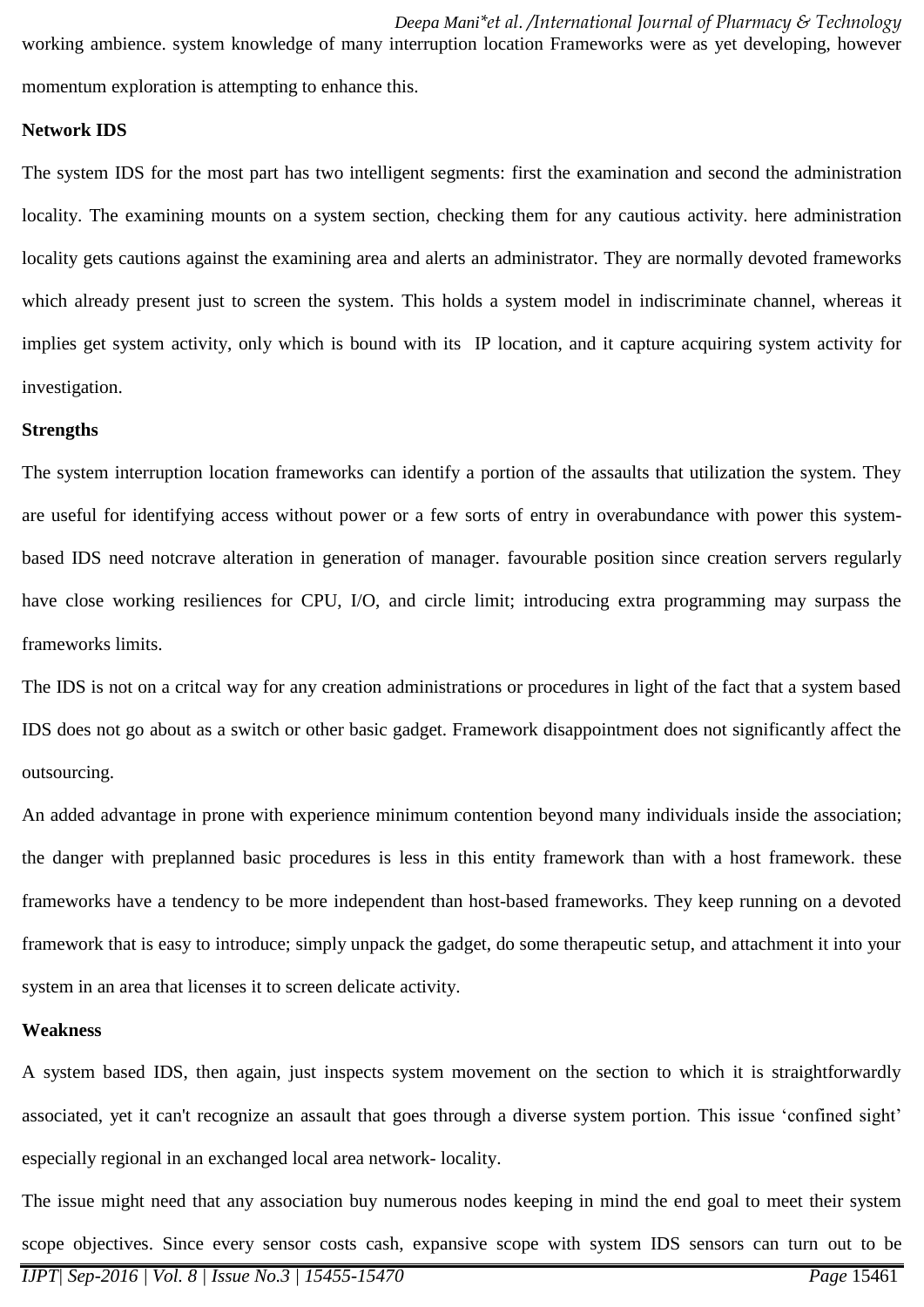restrictively costly. System interruption location frameworks tend to utilize signature examination with a specific end goal to meet execution prerequisites. This will identify basic modified assaults from outer sources, however it is deficient for identifying more unpredictable data dangers. This requires a more vigorous capacity to analyze nature.

#### **System Based IDS**

This searches indications in interruption within nearby system framework. Those much of time utilize the system framework's review component in wellspring data investigation. These search uncommon movement which are bound within nearby system, for example, accessing, inappropriate document access, unapproved benefit heightening, or adjustments on framework benefits.

This IDS design for the most part uses guideline based motors for investigating movement; a sample of such a standard may be, "superuser benefit must be achieved through the su order." hence progressive access endeavors record may be declared as an assault.

#### **Strengths**

This greatly capable apparatus for breaking down a conceivable assault. For case, it can some of the time tell precisely aggressor charges documents, framework, instead of only fairly unclear allegation a endeavoured perilous order. This normally gives significantly mostly point by point so applicable data within system ids Host frameworks have a tendency to have brought down. Then in light of those fact that scope of charges particular system is substantially engaged sorts in activity streaming over the system.

#### **Weaknesses**

Host-based IDS require establishment with respect to the specific gadget that you wish to secure. In the event that, for instance, we own a HR server, and need secure it, we need to introduce intrusion methodology on the server. Numerous associations don't have the budgetary assets to secure whole system portions utilizing host-based frameworks.

These associations should precisely pick which frameworks to secure. This can leave wide crevices in ID scope, on the grounds that, for instance, an aggressor on a neighbouring be that as it may, unprotected framework can sniff validation data or other delicate material from the system. At last, have based frameworks endure, to a significantly more noteworthy degree, from nearby vision limitations.

They are absolutely insensible system space. Consequently, examination periodneeded to assess harm from a probable interruption increments directly within quantity secured hosts. human requires significant investment examine occurrence framework, it will take 2 to research two frameworks, 3 to explore 3 frameworks, etcetera.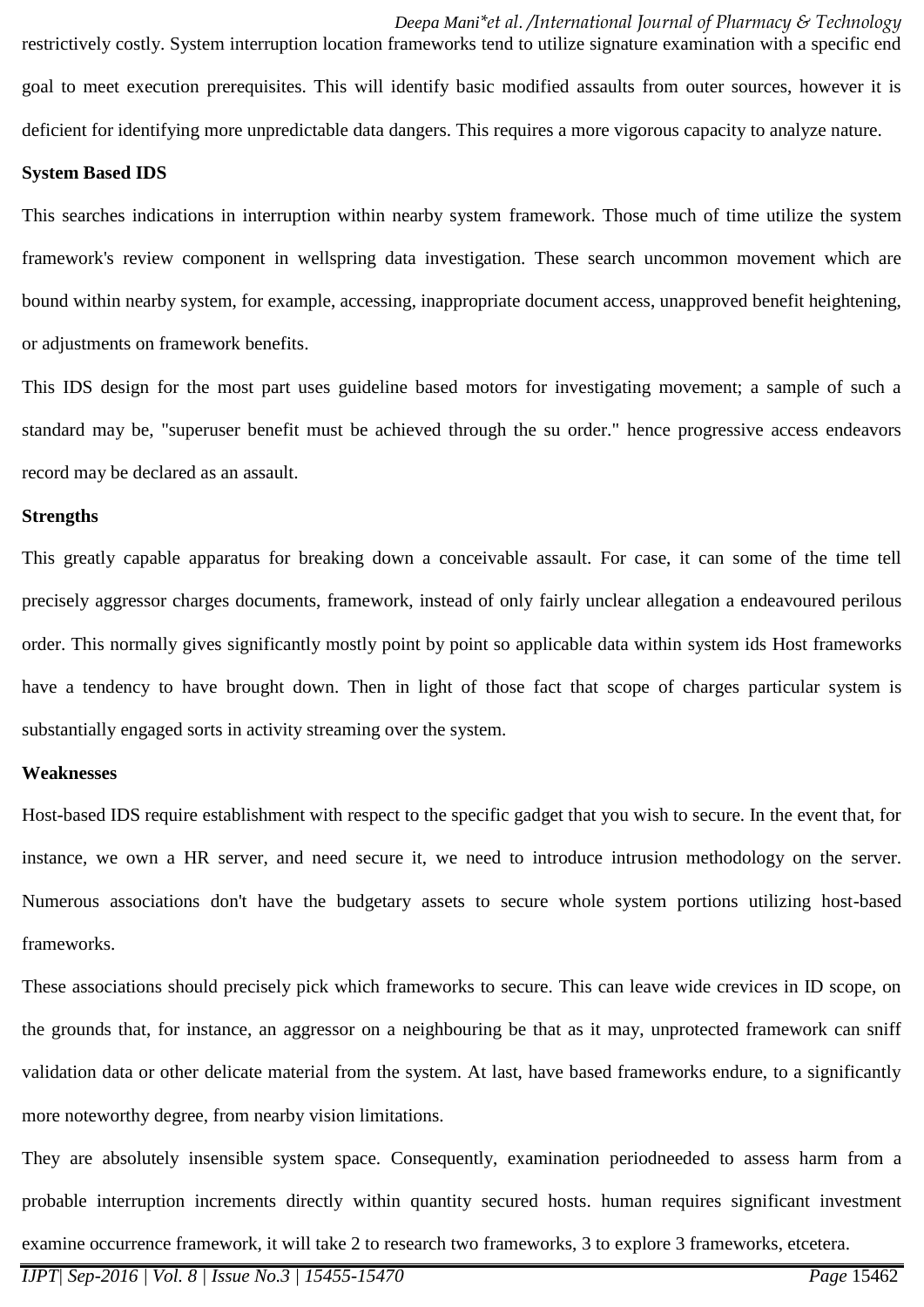### **Module Description**

### **System Architecture**



### **Existing System**

A distributed deniel of maintainence attack accounts to large amount of traded off structures attack a singular aim, in this way processing on framework. The flow of accessing reports to the aim of the structureactually forcess it to contiguous period, consequently avoiding reinforcement to the framework to accurate users in the existing system, DDOS Attack in a Client Server Environment would Collapse the Entire System, however to the extent Cloud is concern it is not that Effective but rather still it will attempt to Disturb the Regular Activity of the System.

### **Disadvantages**

- Increase CPU load
- Congestion
- Time consuming process
- Less effective
- Less security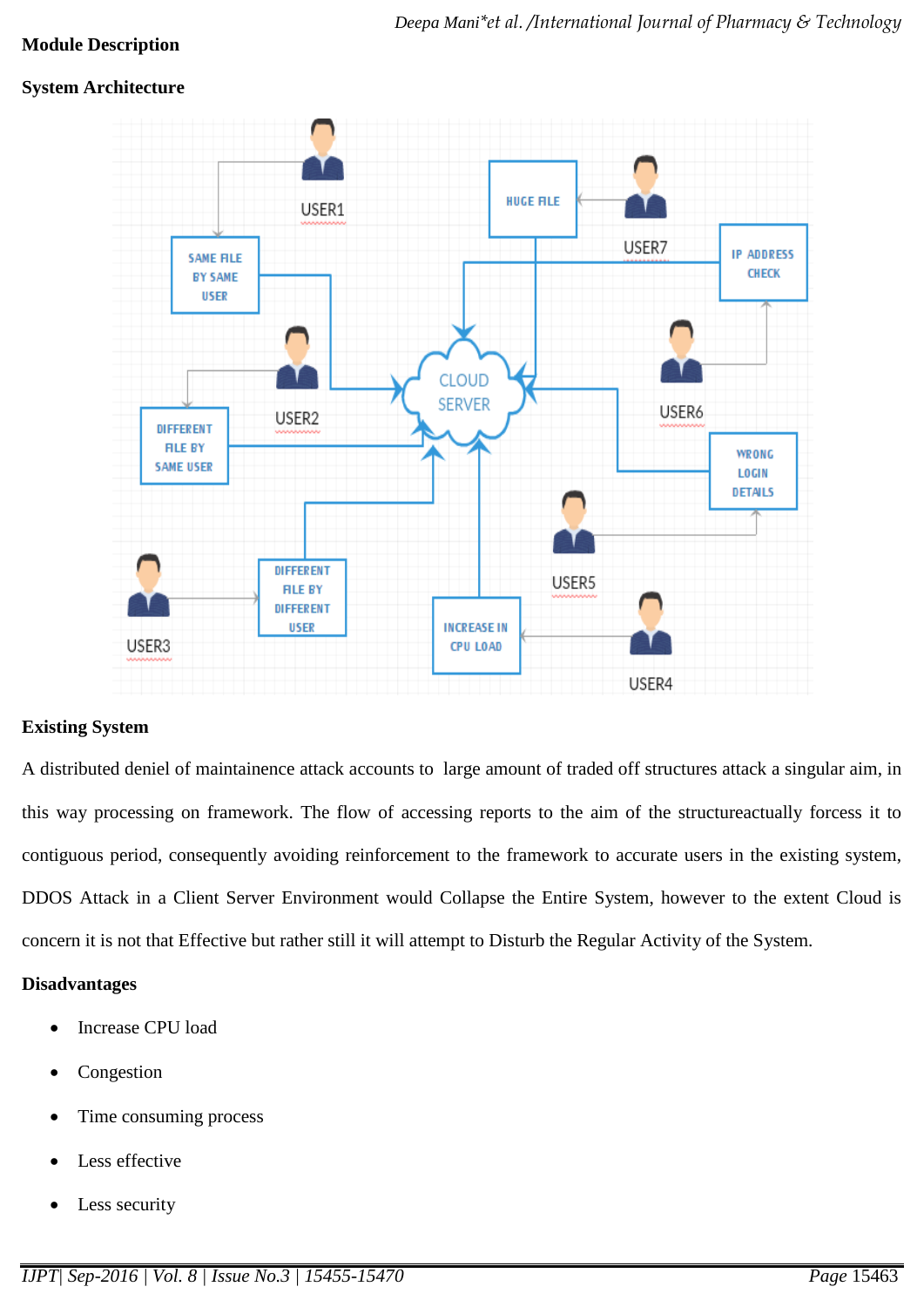#### **Proposed System**

In the proposed system, we Deploy User's Request which could likewise expand the CPU Load of the Cloud Server. Filters the Request taking into account it then conducts and advances to the relating Servers through Cloud Server. Each Server would have designated Certain Space in Cloud Server. Our framework screens the Activity of the Users to Avoid DDOS Attacks.Through this system we can minimise the distributed denial of service attacks and the server will continuously monitor the system.

### **Modification Process**

In this part once information proprietor transfer their information alongside their catchphrase information put away in isolated server. We execute seven sorts of attacks to detect the attack and to prevent the attacks. 1. Persistent and same solicitation from single client in a state of time. 2. Diverse inquiry from the same client inside a timeframe. 3. Distinctive inquiries from various clients however from same IP. 4. Solicitation of immense estimated record past the allowed. 5. Wrong login credentials for more than 4 times. 6. IP location of the enrolled client. 7. CPU usage of the client's solicitation.

#### **Advantages**

- Congestion is avoided
- Less Time consuming process
- Effective
- Provides security

### **Modules**

- 1. Cloud server positioning
- 2. Space assignment
- 3. Client mustering
- 4. Positioning of multiple IPS
- 5. DDOS attack from one user
- 6. DDOS attack from many users
- 7. Attack sieving model

**Cloud Server Positioning:** Cloud Service Provider will contain the considerable measure of data in their information channel. Moreover the Cloud benefit supplier keep up every customer information for checking the customer when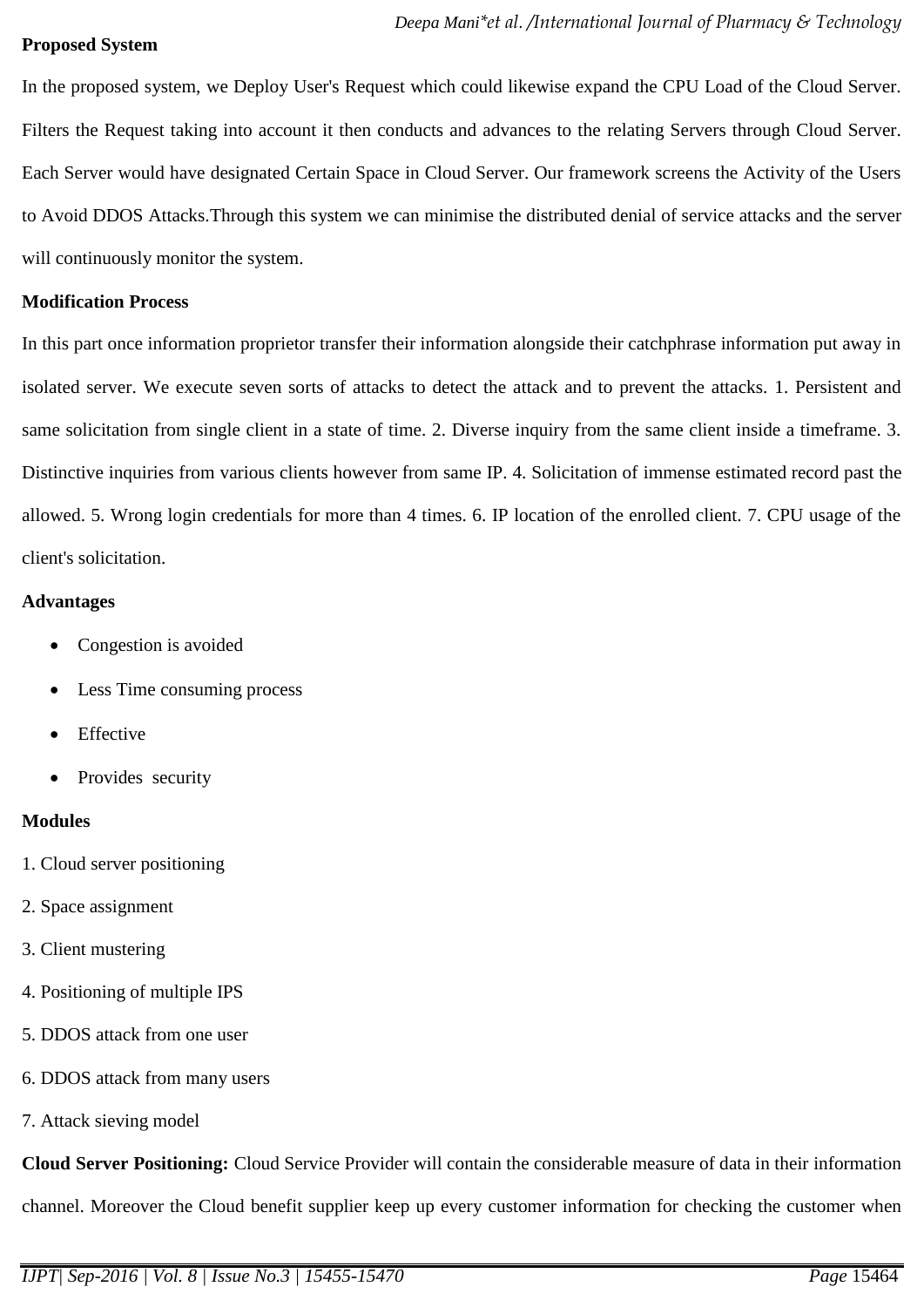they are accessed into their record. The customer information is secured in the Database of the Cloud benefit user. Similarly the Cloud host occupies the customer requested occupation whereas in surrogate Acecessing plan to set up the User requested Job. The Request of the significant number of Users will handle by the appliance Accessing plan. To talk with the Client and the with exchange modules of the Cloud Network, the Cloud Server will develop relationship within them. Due to this reason we are going to make a User Interface Frame. Furthermore the Cloud Service Provider will send the User Job sales to the appliance Access plan in Fist come first serve method

#### **Space Assignment**

Cloud Servers is a cloud framework benefit that permits clients to send "one to several cloud servers in a flash" and make "propelled, high accessibility models" .The "cloud servers are virtual machines running on the hypervisor for Linux-based occasions, and Xen Server for Windows and Linux occurrences. Every quad center equipment hub has somewhere around 16 and 32 GB of RAM, taking into account designations between 256 MB and 30 GB. Circle and CPU designations scale up with memory, with plate sizes running from 10 GB to 620 GB. Different circulations of Linux are upheld, and every client space designation with various band width is allotted so they uses inside the transmission capacity

#### **Client Mustering**

- 1. Track Users amid an Emergency
- 2. Guarantee no one is left in threat zone
- 3. Lessen Paperwork/Human Error amid
- 4. Information accumulation and reporting.
- 5. Get specialists over into office in a sheltered and convenient way

### **Positioning of Multiple IPS**

In this module we execute various IPS ie interruption security framework that used to ensure the client shape the assaults .in existing they were utilizing single to output the inquiry of a cloud client. in any case, in this proposed module various IPS is sent to screen the client question so that it effortlessly discover the foreswearing of attack

### **DDOS Attack from One User**

DDOS is a kind of attack where various traded off structures and they normally polluted with infection are used to concentrate on a single structure providing a Denial of Service. Actually this assault consist of both the last focused on framework so every frameworks vindictively used and supervised by the coding team in the dispersed assault. in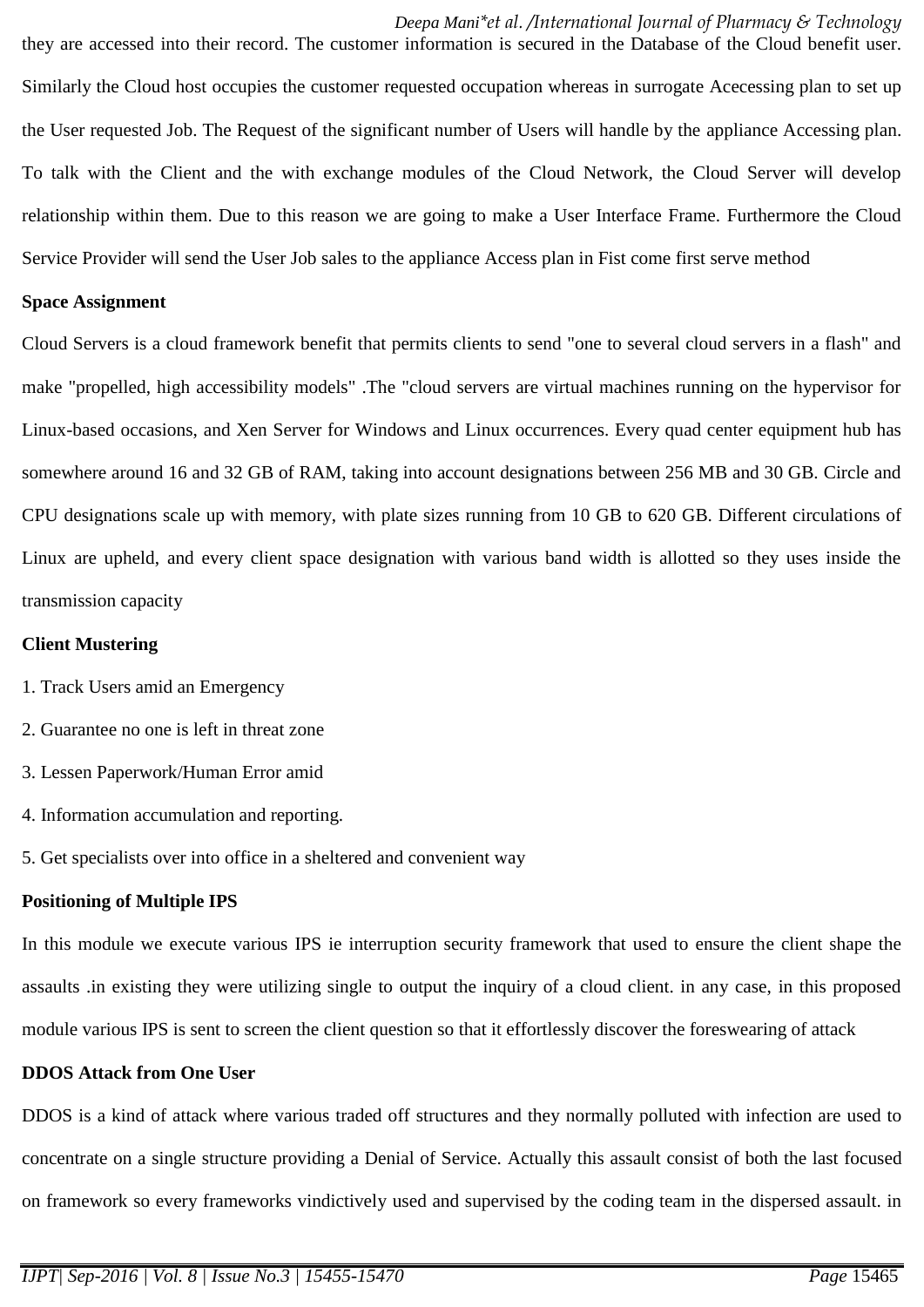*Deepa Mani\*et al. /International Journal of Pharmacy & Technology*  this assault, the adventing activity congestion the casualty provides within the multiple range of sources that are provided over the attacks

### **DDOS Attack from Many Users**

To dispatch a DDoS attack, malevolent clients first form a system of PCs that an expansive number of traded off hosts to test and check the same locations in timeframe, the spreading rate lessens in light of the fact that the quantity of the new IP .in this different will be login in the same ip address and send question so it will see the record and it will prompt over-burden on the disjoin. in out proposed we screen the inquiry originating from numerous client frame the same ip .And we investigation ip location to discover the DDOS assault

### **Attack Sieving Model**

We introduce a probabilistic bundle sifting (PPF) system to safeguard the Web server against Distributed Denial-of-Service (DDoS) attacks. In the attack sifting model we execute the asked for enormous measured record past the allowed. In view of these examples client conduct is checked DDOS attack is evaded in cloud.

#### **Screenshots**

| Message                             | ×.           |
|-------------------------------------|--------------|
| Server Details added<br>国<br>ī      | $\Box$<br>OK |
| <b>Server Name:-</b>                | abc          |
| Server Ip:-                         | 127.0.0.1    |
| Size of the Server:-                | 5240         |
| Remaining Size of the Main Server:- | 10240        |
| Create                              | Exit         |

#### **1. Constructing a Database and Uploading Server Details**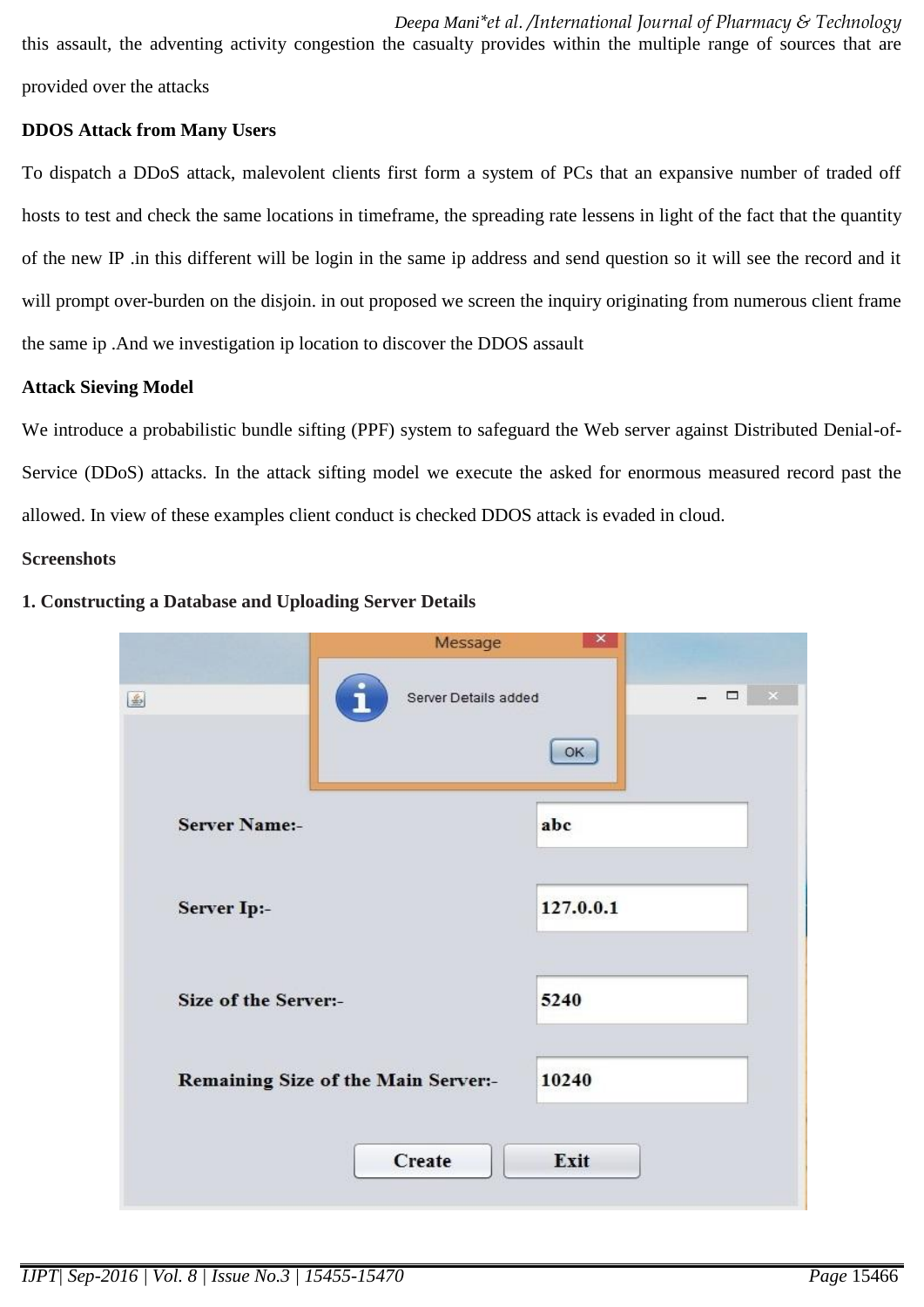# *Deepa Mani\*et al. /International Journal of Pharmacy & Technology*

# **2. Creating an App in the Cloud**

|                 |                                                                      | (-ご) krithika KGM <del>~</del>                                                       |
|-----------------|----------------------------------------------------------------------|--------------------------------------------------------------------------------------|
|                 | Create a new app on the Dropbox Platform                             |                                                                                      |
| API v2          | 1. Choose an API                                                     |                                                                                      |
| My apps         |                                                                      |                                                                                      |
| Documentation   | Dropbox API                                                          | Dropbox Business API                                                                 |
| Swift<br>Python | For apps that need to access files in<br>$\frac{1}{2}$<br>$\bigcirc$ | For apps that need access to Dropbox<br>$\bigcirc$<br>Business team info. Learn more |
| .NET            | Dropbox. Learn more                                                  |                                                                                      |
| Java            |                                                                      |                                                                                      |
| JavaScript      |                                                                      |                                                                                      |
| PHP             | 2. Choose the type of access you need                                |                                                                                      |
| Ruby            |                                                                      |                                                                                      |
| <b>HTTP</b>     | 3. Name your app                                                     |                                                                                      |
| References      |                                                                      |                                                                                      |
| OAuth guide     |                                                                      |                                                                                      |
| Developer guide |                                                                      | <b>Create app</b>                                                                    |

# **3. Connecting Server IP to Dropbox**

| $\frac{d^2}{dx^2}$   | $\pmb{\times}$<br>$\Box$ |
|----------------------|--------------------------|
| <b>Server Name:-</b> | abc                      |
| <b>Server Ip:-</b>   | 127.0.0.1                |
| Start                | Exit                     |

**4. Authenticating Access To Drop Box**

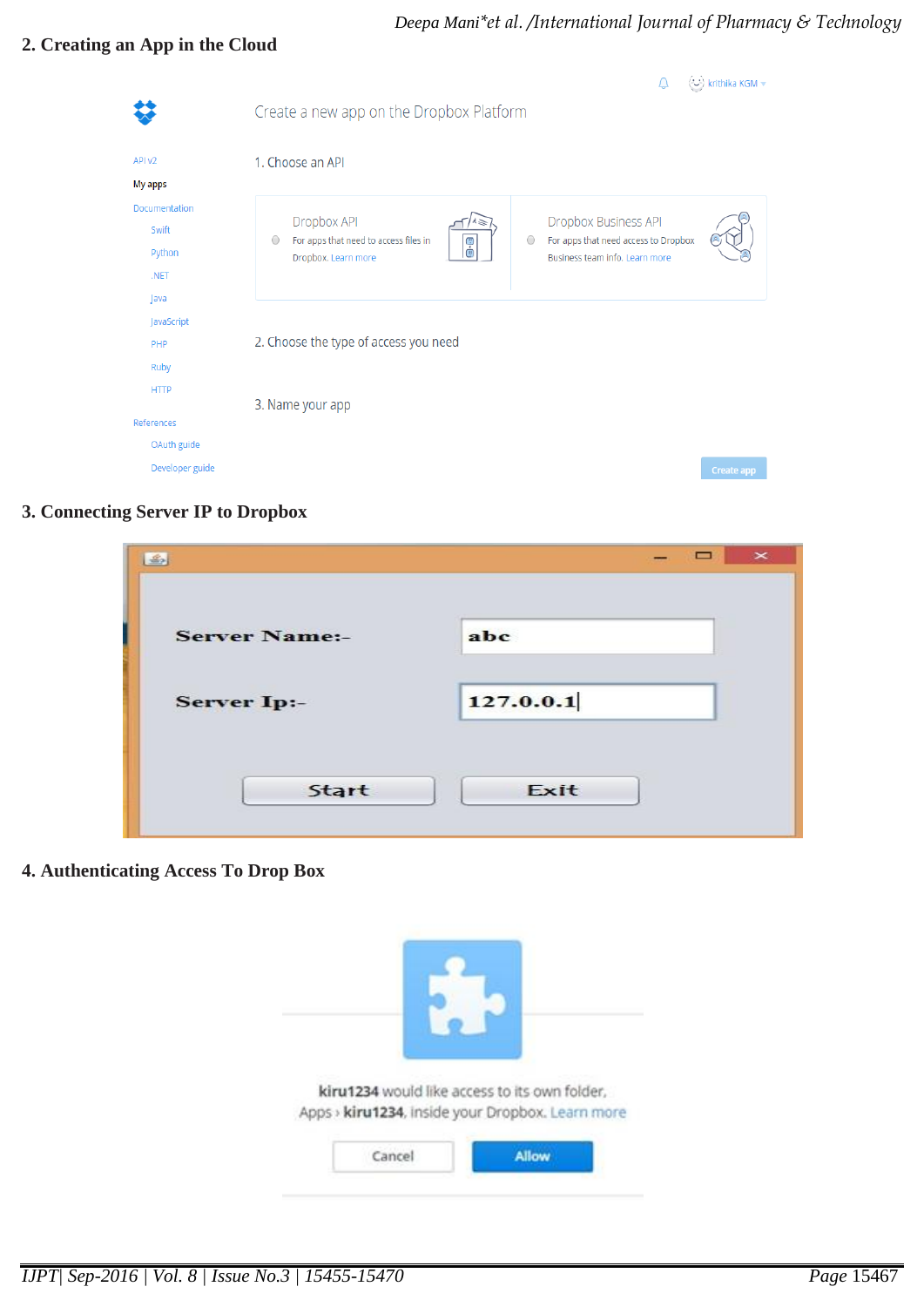

Success! kiru1234 is connected to your Dropbox.



### **5. Creating Attacks (DDOS ATTACKS)**

| 乡                      |                        | ▭             |
|------------------------|------------------------|---------------|
|                        |                        |               |
| <b>Client Name:-</b>   | aa                     |               |
| <b>Selected File:-</b> | test.txt               | <b>Browse</b> |
| <b>Select Server:-</b> | abc                    |               |
|                        | Exit<br><b>Request</b> |               |

### **6. DDOS Attack Mitigation**



*IJPT| Sep-2016 | Vol. 8 | Issue No.3 | 15455-15470 Page* 15468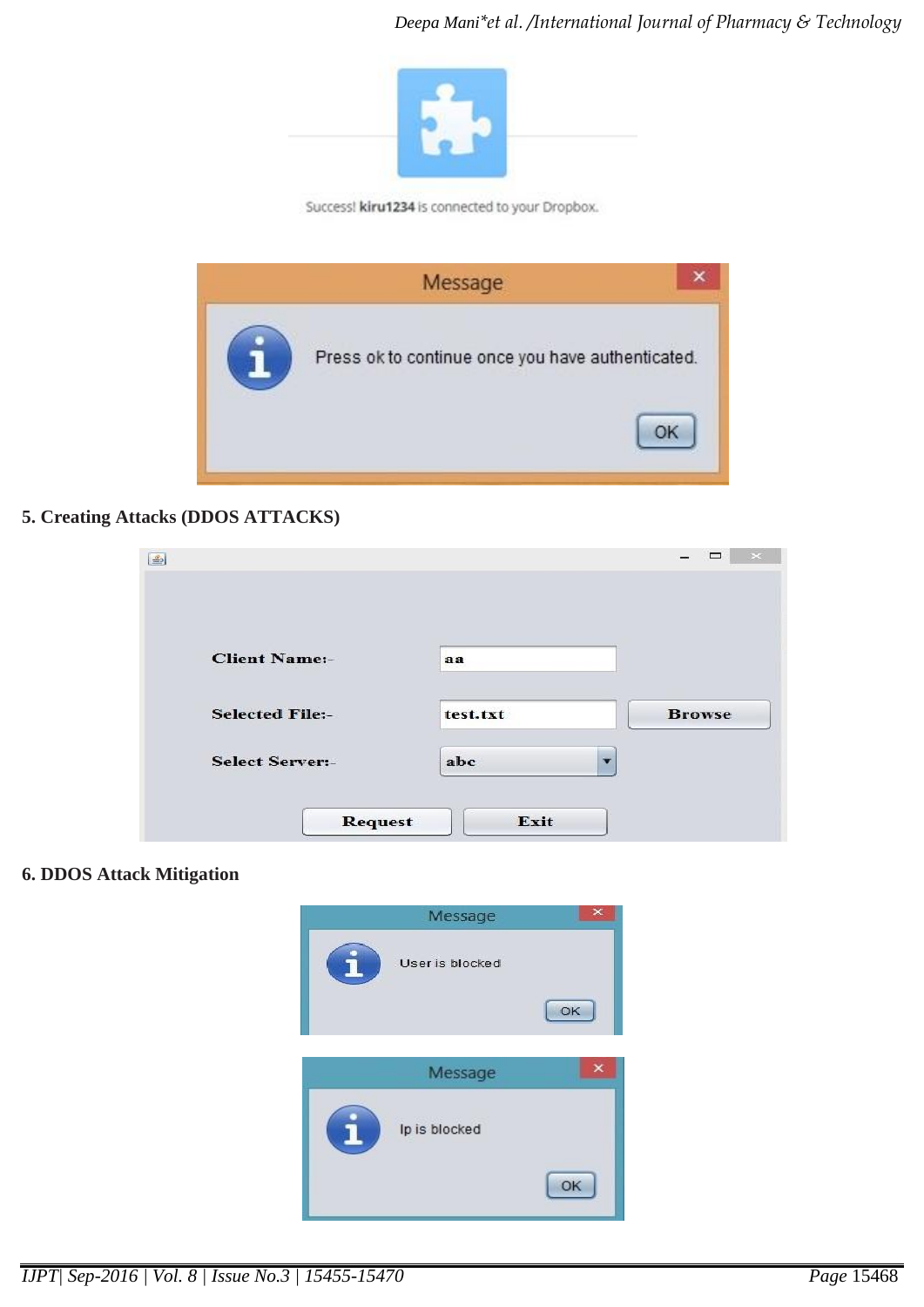#### **Conclusion and Future Work**

Here, we propose a system to actualize stealthy attack designs, which show a gradually expanding polymorphic conduct that can avoid, or in any case, extraordinarily defer the strategies scheduled with written in recognize lessmode assaults. Misusing a helplessness objective usage, a tolerant with a smart assailant could coordinate modern streams of messages, undefined from true blue administration demands. Specifically, the proposed attack design, rather than going for making the administration distracted, it goes for abusing the cloud adaptability, compelling the administrations to scale up and expend a larger number of assets than required, influencing the cloud client more on monetary angles than on the administration accessibility

#### **Future Enhancement**

Later on work, we go for extending the way to deal with a bigger arrangement of use level vulnerabilities, and characterizing a modern technique ready to identify attacks in the distributed computing environment.

#### **References**

- 1. N.Ch.S.N. Iyengar, Arindam Banerjee and Gopinath Ganapathy ,"A Fuzzy Logic based Defense Mechanism against Distributed Denial of Service Attack in Cloud Computing Environment" , Vol. 6, No. 3,December 2014.
- 2. A Review of Techniques to Detect and Prevent Distributed Denial of Service (DDoS) Attack in Cloud Computing Environment by MuhammadShahid, Younis Abbas and IqraSattar Volume 115 – No. 8, April 2015.
- 3. Detection and Prevention of Denial of Service (DoS) Attacks in Mobile Ad Hoc Networks using Reputation-Based Incentive Scheme by Mieso K. Denko Department of Computing and Information Science University of Guelph, Guelph, Ontario, Canada, N1G 2W1.
- 4. Haiqin Liu, Yan Sun, and Min Sik Kim," Fine-Grained DDoS Detection SchemeBased onBidirectional Count Sketch", School of Electrical Engineering and Computer ScienceWashington State University,Pullman, Washington, U.S.A.
- 5. ]"International Journal of Advanced Research in Computer Science and Software Engineering",NeelamPaliwal,Ramesh Singh Rawat andDeepak Singh Ra Volume 4, Issue 5, May 2014.
- 6. M. C. Mont, K. McCorry, N. Papanikolaou, and S. Pearson,"Security and privacy governance in cloud computing via SLASand a policy orchestration service," in Proc. 2nd Int. Conf. CloudComput. Serv. Sci., 2012, pp. 670–674.
- 7. F. Cheng and C. Meinel, "Intrusion Detection in the Cloud," in Proc. IEEE Int. Conf. Dependable, Autonom. Secure Comput., Dec.2009, pp. 729–734.